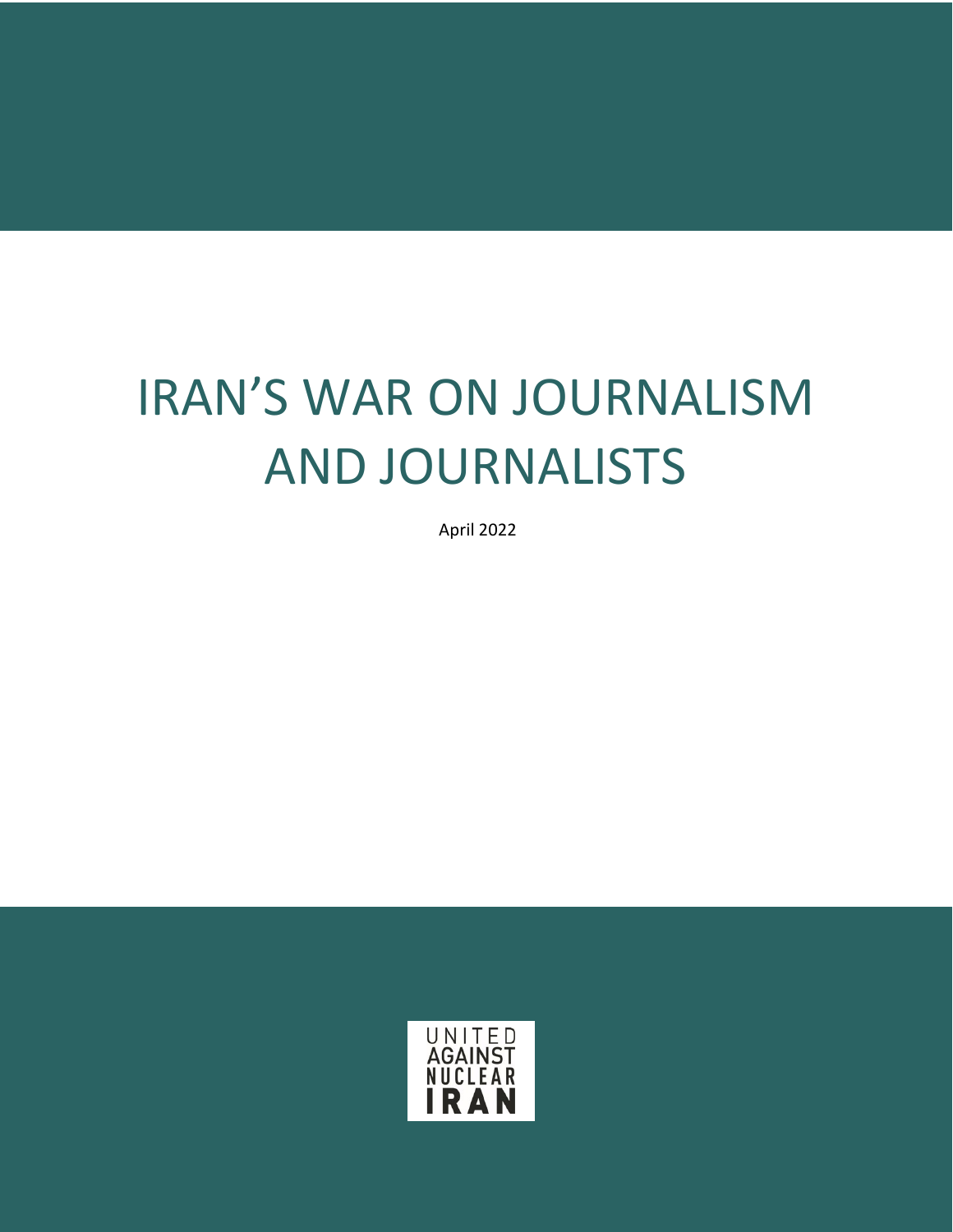# **Contents**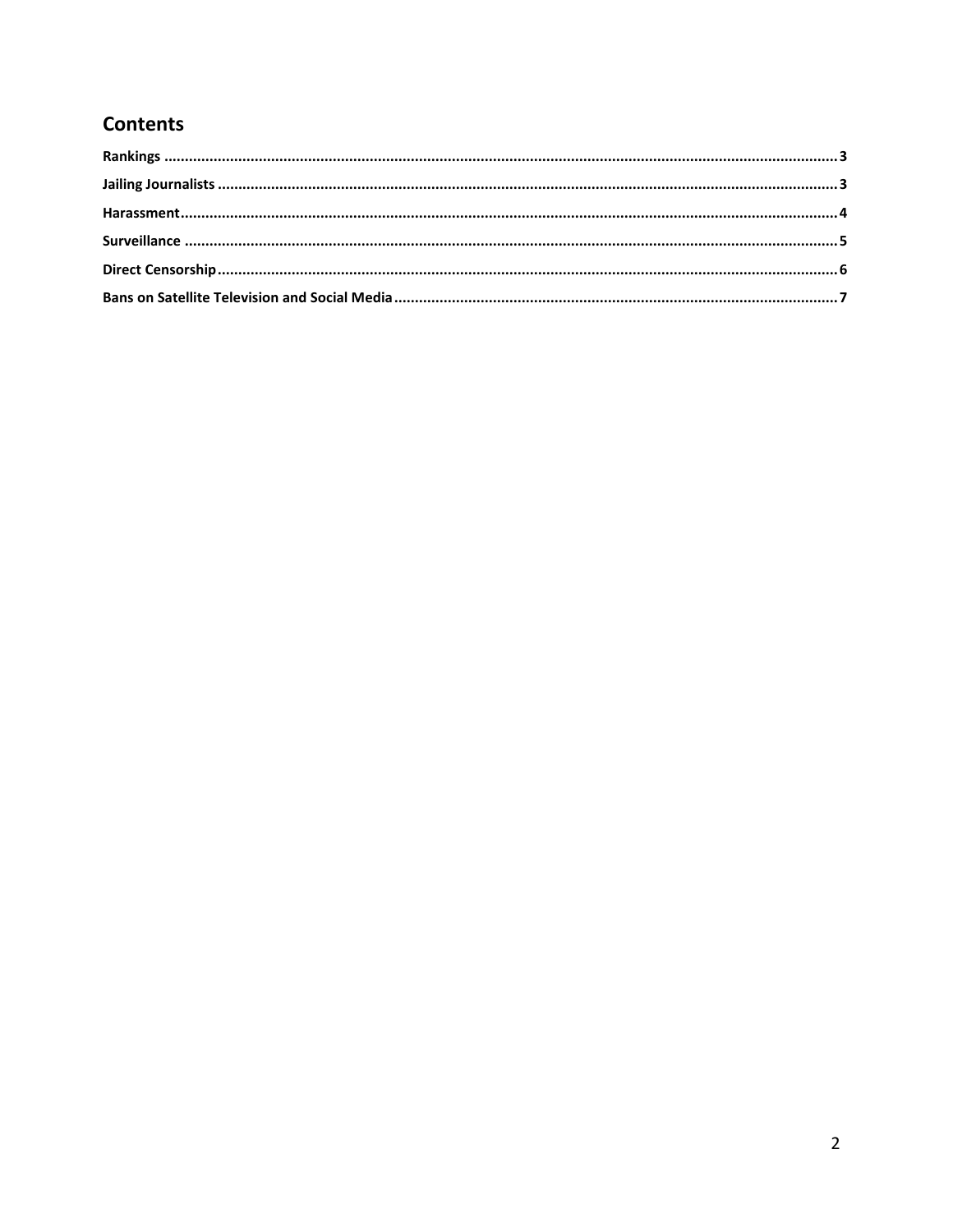The Iranian regime is one of the world's worst persecutors of journalists and suppressors of journalism. Tehran imprisons, harasses, and surveils journalists and their families; censors reporting—both directly and by intimidating journalists into self-censoring; and prevents the dissemination of journalism by blocking access to social media and jamming satellite-television signals. Iran's war on journalists and journalism reflects the Islamic Republic's fear of public knowledge of—and resistance to—its systemic malfeasance, mismanagement, and repression.

## <span id="page-2-0"></span>**Rankings**

Iran is ranked [174th](https://rsf.org/en/iran) out of 180 countries in the Reporters Without Borders (RSF) 2021 [World Press](https://rsf.org/en/ranking)  [Freedom Index,](https://rsf.org/en/ranking) down from 173rd in 2020 and 170th in 2019.

## <span id="page-2-1"></span>**Jailing Journalists**

At least 99 [journalists remained imprisoned](https://www.state.gov/reports/2021-country-reports-on-human-rights-practices/iran) as of November 2021, according to the human rights website JournalismIsNotACrime.com. Members of the press were frequently arrested after reporting on topics considered touchy by the regime, including: [widespread protests;](https://cpj.org/2019/05/iran-jailing-2-journalists-since-may-day-demonstra.php) the status of the [novel coronavirus in](https://cpj.org/blog/2020/03/amid-coronavirus-pandemic-iran-covers-up-crucial-i.php)  [Iran](https://cpj.org/blog/2020/03/amid-coronavirus-pandemic-iran-covers-up-crucial-i.php) and the regime's response; the IRGC'[s missile strike on a Ukrainian airline jet](https://www.voanews.com/extremism-watch/iran-uses-arrests-censorship-silence-critical-covid-19-coverage) over Tehran; government [entities](https://cpj.org/reports/2018/05/on-the-table-rouhani-iran-press-journalists-jailed-censored-internet-policy.php) such as th[e Islamic Revolutionary Guard](https://www.unitedagainstnucleariran.com/index.php/report/irgc-islamic-revolutionary-guard-corps) Corps (IRGC), Guardian Council, and courts; [corruption;](https://cpj.org/2019/01/iran-sentences-journalist-to-five-years-over-corru.php) [women's rights;](https://www.state.gov/reports/2019-country-reports-on-human-rights-practices/iran/) mistreatment of [minorities and detainees;](https://www.state.gov/reports/2019-country-reports-on-human-rights-practices/iran/) [labor issues;](https://cpj.org/2019/05/iran-jailing-2-journalists-since-may-day-demonstra.php) [earthquake-relief](https://cpj.org/reports/2013/05/as-election-nears-irans-journalists-are-in-chains.php)  [activities;](https://cpj.org/reports/2013/05/as-election-nears-irans-journalists-are-in-chains.php) and other [social and cultural tensions.](https://cpj.org/reports/2013/05/as-election-nears-irans-journalists-are-in-chains.php) In some cases, the authorities detained journalists [without warning](https://www.state.gov/reports/2019-country-reports-on-human-rights-practices/iran/) and would not admit to holding them in custody.

Journalists in jail are [subjected to torture and other human rights violations,](https://cpj.org/reports/2013/05/as-election-nears-irans-journalists-are-in-chains.php) including extended solitary confinement, denial of family visits, and access to health care and legal counsel. Journalists and others charged with crimes against national security [may only select an attorney from a government-approved](https://www.state.gov/reports/2019-country-reports-on-human-rights-practices/iran/)  [list.](https://www.state.gov/reports/2019-country-reports-on-human-rights-practices/iran/) The Committee to Protect Journalists reported in 2013 that 65 percent of imprisoned journalists were housed in Evin Prison, which is [notorious](https://www.foxnews.com/world/hell-on-earth-inside-irans-brutal-evin-prison) for subjecting inmates to torture, beatings, harsh interrogations, and mock executions.

Charges brought against journalists include:

- ["waging war against God";](https://www.state.gov/reports/2018-country-reports-on-human-rights-practices/iran/)
- "struggling [against the precepts of Islam";](https://www.state.gov/reports/2018-country-reports-on-human-rights-practices/iran/)
- ["assembly and collusion against national security";](https://www.hrw.org/news/2018/08/29/iran-over-200-dervishes-convicted)
- ["gathering classified information with the intent to harm national security";](https://cpj.org/2019/01/iran-sentences-journalist-to-five-years-over-corru.php)
- ["forming groups with the intention to disturb national security";](https://cpj.org/2019/06/iran-charges-telegram-news-channel-gam-reporters-o.php)
- ["insulting government officials";](https://cpj.org/2019/09/iran-sentences-conservative-columnist-hossein-ghad.php)
- ["propaganda against the state";](https://www.hrw.org/news/2018/08/29/iran-over-200-dervishes-convicted)
- ["defamation and threats against a government contractor";](https://cpj.org/2019/01/iran-sentences-journalist-to-five-years-over-corru.php)
- ["contacts with anti-state organizations";](https://cpj.org/2019/06/iran-charges-telegram-news-channel-gam-reporters-o.php)
- ["disrupting public order";](https://www.hrw.org/news/2018/08/29/iran-over-200-dervishes-convicted)
- ["rebelling against officers on duty";](https://www.hrw.org/news/2018/08/29/iran-over-200-dervishes-convicted)
- ["disobeying law enforcement agents";](https://cpj.org/data/people/mostafa-abdi/index.php)
- ["creating the \[T\]elegram channel 'No to urban death in support of dervishes'";](https://www.hrw.org/news/2018/08/29/iran-over-200-dervishes-convicted)
- ["participating in drafting a joint statement of student activists";](https://www.hrw.org/news/2018/08/29/iran-over-200-dervishes-convicted) and
- ["insulting the divinity of Imam Hussein and other members of the \[Prophet Muhammad's\] blessed](https://cpj.org/data/people/pouyan-khoshhal/index.php)  [household."](https://cpj.org/data/people/pouyan-khoshhal/index.php)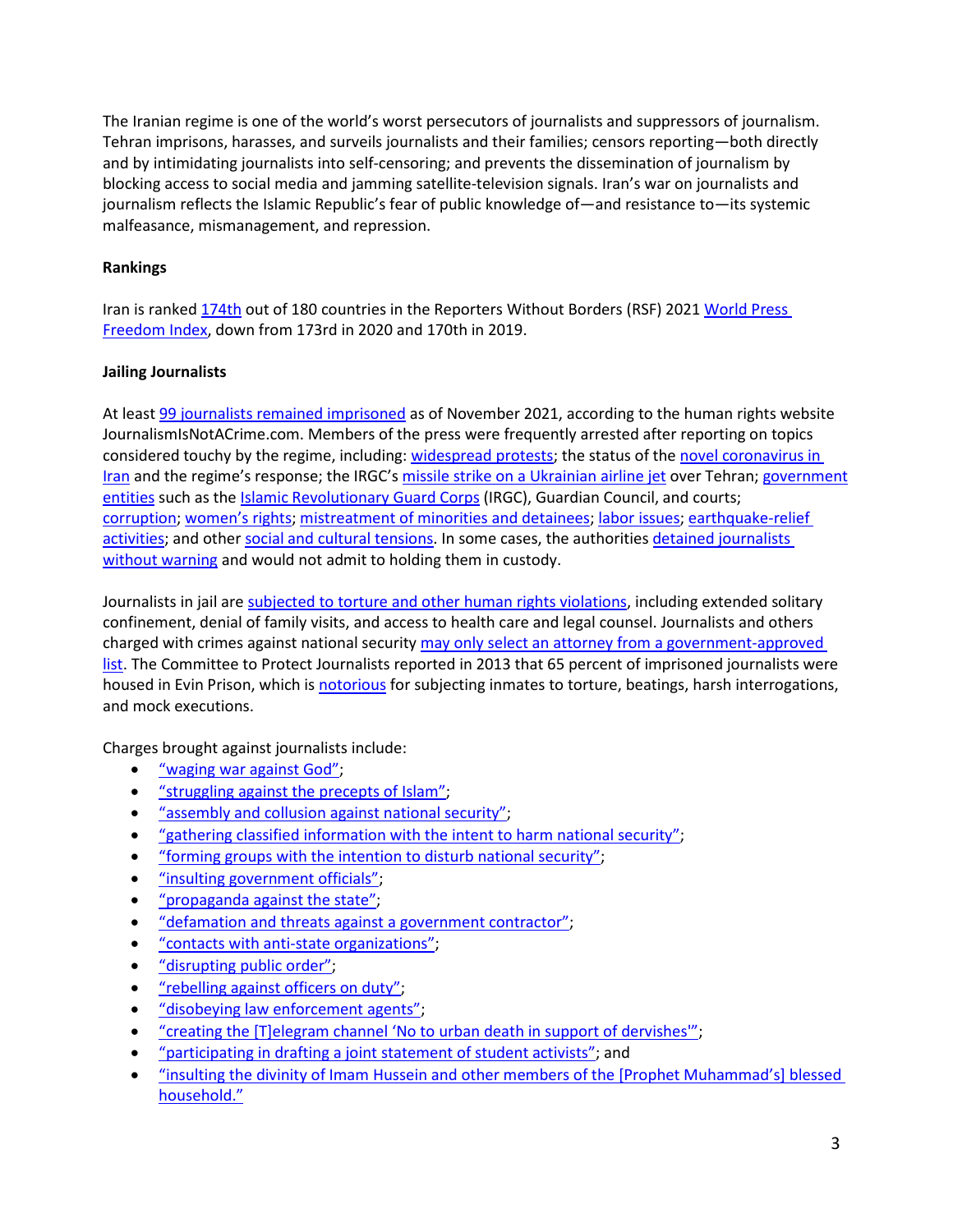Journalists convicted of such crimes have been sentenced to prison terms (often lengthy), lashes, and/or internal exile, and have been prohibited from continuing to work in their chosen profession.

One of the Iranian regime's most famous hostages was U.S. journalist [Jason Rezaian,](https://www.theguardian.com/media/2019/feb/18/reporter-jason-rezaian-on-544-days-in-iranian-jail-they-never-touched-me-but-i-was-tortured) a former Tehran bureau chief for the Washington Post. Rezaian and his wife, fellow journalist Yeganeh Salehi, were arrested in 2014. Salehi was [released on bail](https://www.washingtonpost.com/world/europe/jason-rezaians-wife-mother-describe-their-torturous-final-hours-in-iran/2016/01/21/be787310-bfad-11e5-98c8-7fab78677d51_story.html) three months later, but Rezaian was held captive for 544 days at Evin Prison. He was [sentenced](https://www.theguardian.com/world/2015/oct/12/jason-rezaian-convicted-iran-trial-washington-post) to an undisclosed prison term in 2015. Tehran [released](https://www.washingtonpost.com/world/europe/jason-rezaians-wife-mother-describe-their-torturous-final-hours-in-iran/2016/01/21/be787310-bfad-11e5-98c8-7fab78677d51_story.html) Rezaian and three other American hostages in 2016 in exchange for U.S. clemency to or dismissal of charges against 21 Iranian nationals.

Former hostage [Nazanin Zaghari-Ratcliffe,](https://www.unitedagainstnucleariran.com/people/nazanin-zaghari-ratcliffe) a British-Iranian dual citizen, arrested in 2016, was a project manager for the Reuters news agency's charitable branch, the Thomson Reuters Foundation. Tehran's prosecutor general [stated](https://www.theguardian.com/politics/2017/nov/06/boris-johnson-mistake-could-harm-case-for-nazanin-zaghari-ratcliffe-say-family) that Zaghari-Ratcliffe was arrested for directing "a BBC Persian online journalism course which was aimed at recruiting and training people to spread propaganda against Iran." However, the Thomson Reuters Foundation's CEO [said](https://www.telegraph.co.uk/news/2017/11/06/boris-johnson-mistake-risks-fresh-prison-term-iran-nazanin-zaghari/) that Zaghari-Ratcliffe "is not a journalist and has never trained journalists at the Thomson Reuters Foundation."

Zaghari-Ratcliffe was [sentenced to five years in prison](https://www.theguardian.com/world/2016/sep/09/british-iranian-woman-jailed-five-years-in-iran-nazanin-zaghari-ratcliffe) in 2016 on [undisclosed charges](https://www.bbc.com/news/uk-37321030) and [incarcerated](https://www.theguardian.com/news/2019/jul/22/nazanin-zaghari-ratcliffe-has-returned-to-jail-says-husband) in [Evin Prison.](https://www.theguardian.com/news/2019/jul/22/nazanin-zaghari-ratcliffe-has-returned-to-jail-says-husband) The authorities repeatedly [threw](https://www.theguardian.com/world/2017/jan/02/british-woman-nazanin-zaghari-ratcliffe-jailed-in-iran-released-from-solitary-confinement) Zaghari-Ratcliffe into [solitary confinement](https://www.telegraph.co.uk/news/2019/07/22/nazanin-zaghari-ratcliffe-back-prison-torture-mental-health/) and denied her [medical care](https://edition.cnn.com/2019/01/14/uk/nazanin-zaghari-ratcliffe-hunger-strike-gbr-intl/index.html) an[d access to her family and legal counsel.](https://www.amnesty.org/download/Documents/MDE1340682016ENGLISH.pdf) As COVID-19 ravaged Iran and particularly endangered inmates living in the appalling conditions of the Iranian prison system, the regime temporarily [released](https://www.theguardian.com/news/2020/mar/17/nazanin-zaghari-ratcliffe-freed-temporarily-from-iranian-prison?fbclid=IwAR0e5yZIR_-ffRd_viU5ReIqe-rj98LkCYNRUThlWtXhEoH2Y_0jdoRNs1I) her and tens of thousands of other prisoners in the spring of 2020.

On September 8, 2020, while Zaghari-Ratcliffe was furloughed at her parents' home in Tehran, and [reportedly](https://www.theguardian.com/news/2020/sep/08/nazanin-zaghari-ratcliffe-faces-new-charge-iranian-media-reports) about six months before her original prison sentence would end, she appeared before Tehran's Revolutionary Court. The court told her she would be [tried on new charges](https://www.bbc.com/news/uk-54076857) on September 13, five days later. However, on September 13, at the last minute, the court [postponed Zaghari-Ratcliffe's](https://www.theguardian.com/news/2020/sep/13/iran-postpones-nazanin-zaghari-ratcliffe-trial-at-last-minute)  [trial](https://www.theguardian.com/news/2020/sep/13/iran-postpones-nazanin-zaghari-ratcliffe-trial-at-last-minute) without providing a reason. The government [put her on trial again](https://apnews.com/article/europe-dubai-iran-united-arab-emirates-london-240c923f3e6ba8c266a531f96a9714d3) on March 14 for the new charge of "spreading propaganda against the regime." Specifically, the regime [accused](https://www.bbc.com/news/uk-56390394) her of participating in a demonstration outside Iran's embassy in the U.K. in 2009 and speaking with the BBC's Persian service.

The [second trial](https://apnews.com/article/europe-dubai-iran-united-arab-emirates-london-240c923f3e6ba8c266a531f96a9714d3) lasted one day. In late April 2021, Nazanin was [sentenced](https://www.reuters.com/world/uk/iran-sentences-british-iranian-aid-worker-one-year-jail-emtedad-website-2021-04-26/) to a year in prison and prohibited from leaving Iran for a year thereafter, but was not directed to return to prison by the authorities.

On March 16, 2022, the Iranian regime [released](https://www.reuters.com/world/two-detained-british-iranians-way-airport-leave-iran-lawyer-2022-03-16/) Nazanin Zaghari-Ratcliffe and her fellow hostage Anousheh Ashoori (also a British-Iranian) into the custody of the British government, and the two left Iran. The two were freed after the U.K. paid Iran \$530 million to erase a debt dating back to the 1970s.

#### <span id="page-3-0"></span>**Harassment**

The Iranian regime routinely [harasses](https://www.state.gov/reports/2019-country-reports-on-human-rights-practices/iran/) domestic and foreign journalists and their Iran-based families in order to coerce members of the press to self-censor. Intelligence and judiciary officials have [summoned](https://rsf.org/en/news/how-iran-tries-control-news-coverage-foreign-based-journalists)  [the family members of Iranian journalists working abroad](https://rsf.org/en/news/how-iran-tries-control-news-coverage-foreign-based-journalists) and conveyed that the journalists must immediately "stop collaborating with enemy media." The regime also commonly [imprisons,](https://rsf.org/en/news/relatives-iranian-journalists-taken-hostage-iran) [freezes and](https://www.state.gov/reports/2019-country-reports-on-human-rights-practices/iran/)  [seizes the assets](https://www.state.gov/reports/2019-country-reports-on-human-rights-practices/iran/) of[, demotes](https://www.state.gov/reports/2019-country-reports-on-human-rights-practices/iran/) (if government employees), o[r confiscates the passports](https://www.state.gov/reports/2019-country-reports-on-human-rights-practices/iran/) of journalists' relatives to pressure members of the press to self-censor. Additionally, the authorities have forced family members to go on state television and slander journalists to whom they are related. RSF [reported](https://rsf.org/en/news/relatives-iranian-journalists-taken-hostage-iran) in October 2019 that it had documented at least 25 cases of Iranian regime pressure on journalists based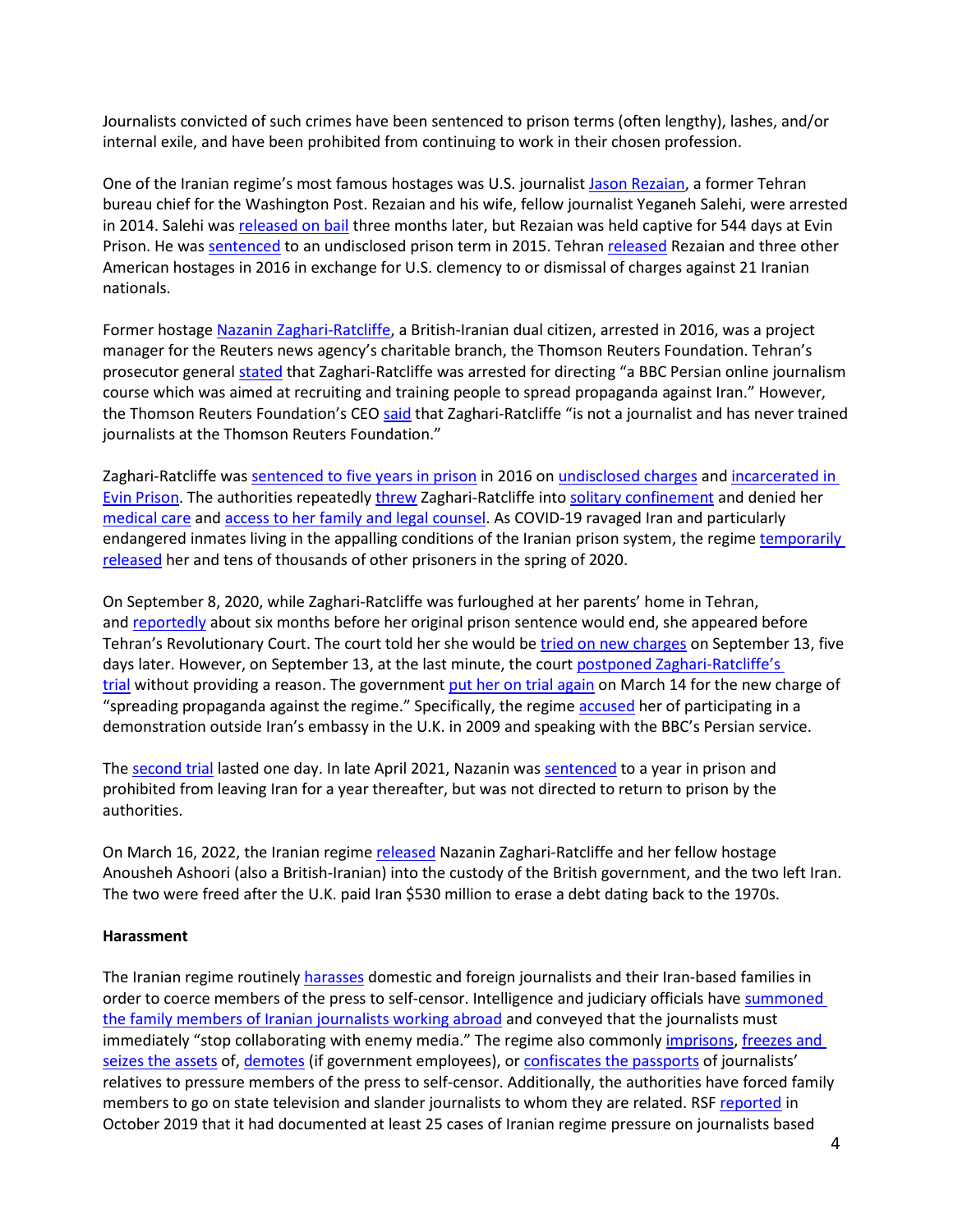abroad, or their families, in the past year. Tehran also seeks to impede journalism by [harassing Iran-based](https://rsf.org/en/news/how-iran-tries-control-news-coverage-foreign-based-journalists)  [sources](https://rsf.org/en/news/how-iran-tries-control-news-coverage-foreign-based-journalists) for international outlets to impede journalism.

Additionally, Iranian journalists based abroad [receive death threats.](https://rsf.org/en/news/how-iran-tries-control-news-coverage-foreign-based-journalists) The director of Radio Farda, a U.S. government-funded outlet broadcasting to Iranians in Farsi, [said](https://rsf.org/en/news/how-iran-tries-control-news-coverage-foreign-based-journalists) that "sometimes [a death threat] includes information that only members of the [Iranian] intelligence services could know."

In 2017, the Iranian regime intensified its harassment of BBC Persian Television—the BBC's Farsi-language service, which is banned by Tehran—by opening a criminal investigation into over 150 current or former BBC staff or their relatives and [freezing their Iran-based assets.](https://www.apnews.com/646c4dda7eb84702880d7e0effeb5346) In an internal survey of BBC Persian Television staff, 86 of the 96 survey takers [said](https://www.timesofisrael.com/bbc-details-new-harassment-of-persian-service-staff-by-iran/) they had been harassed and 45 claimed their parents were interrogated. In 2019, the regime *threatened* Iranian journalists working for the BBC in Britain, telling their relatives living in Iran that unless the journalists quit, they would be "snatched off the streets" of London and brought back to Iran.

Tehran [similarly threatened](https://www.thetimes.co.uk/article/iran-threatens-to-snatch-farsi-reporters-from-british-soil-5vqk7rq7v) journalists at Iran International, a London-based, Farsi-language news network. Iran's intelligence ministry [stated](https://en.radiofarda.com/a/rouhani-advisor-threatens-iranian-journalists-over-coverage-of-plane-crash/30369976.html) that employment with Iran International is "proof of collaboration in terrorist actions with the enemies of Iran," and acknowledged that it has "monitored and identified all movements and actions" of the channel's employees and will punish those who "serve foreigners" and "betray the country."

These are no idle threats coming from the Iranian regime. In 2019, IRGC agents reportedly kidnapped exiled Iranian refugee, activist, and journalist [Ruhollah Zam](https://www.unitedagainstnucleariran.com/people/ruhollah-zam) and brought him back to Iran. The *Times of London* [reported](https://www.thetimes.co.uk/article/honeytrap-snares-iranian-dissident-amid-prisoner-swap-rumours-pkl5zqqj2) that a female Iranian intelligence agent persuaded him to go to Iraq, where he was abducted and taken to Iran. Zam openly sought the overthrow of the Islamic Republic and ran Telegram channels spreading information to Iranians protesting the regime and encouraging viewers to join demonstrations. He also published controversial materials undermining the regime, including documents revealing government corruption and malfeasance.

The IRGC [posted](https://www.tehrantimes.com/news/441326/Arrest-of-Ruhollah-Zam-astonished-foreign-intelligence-services) news of Zam's arrest on his Telegram channel, as well as a photo of Zam in captivity, with the caption "This is just the beginning." The regime [forced](https://www.thetimes.co.uk/article/honeytrap-snares-iranian-dissident-amid-prisoner-swap-rumours-pkl5zqqj2) Zam to confess on Iranian television to engaging in "counter-revolutionary" actions at the direction of France.

Zam was [tried](https://www.tasnimnews.com/en/news/2020/02/10/2200329/first-trial-session-of-ruhollah-zam-held-in-tehran) in February 2020 in Tehran's Revolutionary Court. Zam was reportedly charged with either [15](https://www.voanews.com/middle-east/iran-opposition-figure-faces-death-sentence) or [17](https://www.thetimes.co.uk/article/ruhollah-zam-journalist-who-vanished-goes-on-trial-in-iran-3slmkb855) counts[, including](https://journalismisnotacrime.com/en/news/3757/) "sowing corruption on earth," insulting "the sanctity of Islam," and "conspiring with the US Government against the Islamic Republic of Iran"—all of which carry the death penalty—as well as having "committed offences against the country's internal and external security," "complicity in provoking and luring people into war and slaughter," "espionage for the French intelligence service," "spying for Israeli intelligence services via the intelligence services of one of the countries in the region," "establishment and administration of the Amad News channel and the Voice of People," and "insulting Ruhollah Khomeini and Ali Khamenei."

An Iranian judiciary spokesman [announced](https://www.rferl.org/a/iranian-journalist-sentenced-to-death-for-role-in-protests/30698329.html) on June 30, 2020, that Zam had been convicted and sentenced to death for 13 counts, which were grouped together and treated as cases of "sowing corruption on earth." He was also sentenced to life in prison for ["several other charges,](https://web.archive.org/web/20210204012147/https:/www.presstv.com/Detail/2020/06/30/628572/Iran-Rouhollah-Zam-death-sentence)" which were unnamed. The regime [executed](https://www.bbc.com/news/world-middle-east-55285301) Zam on December 12, 2020.

#### <span id="page-4-0"></span>**Surveillance**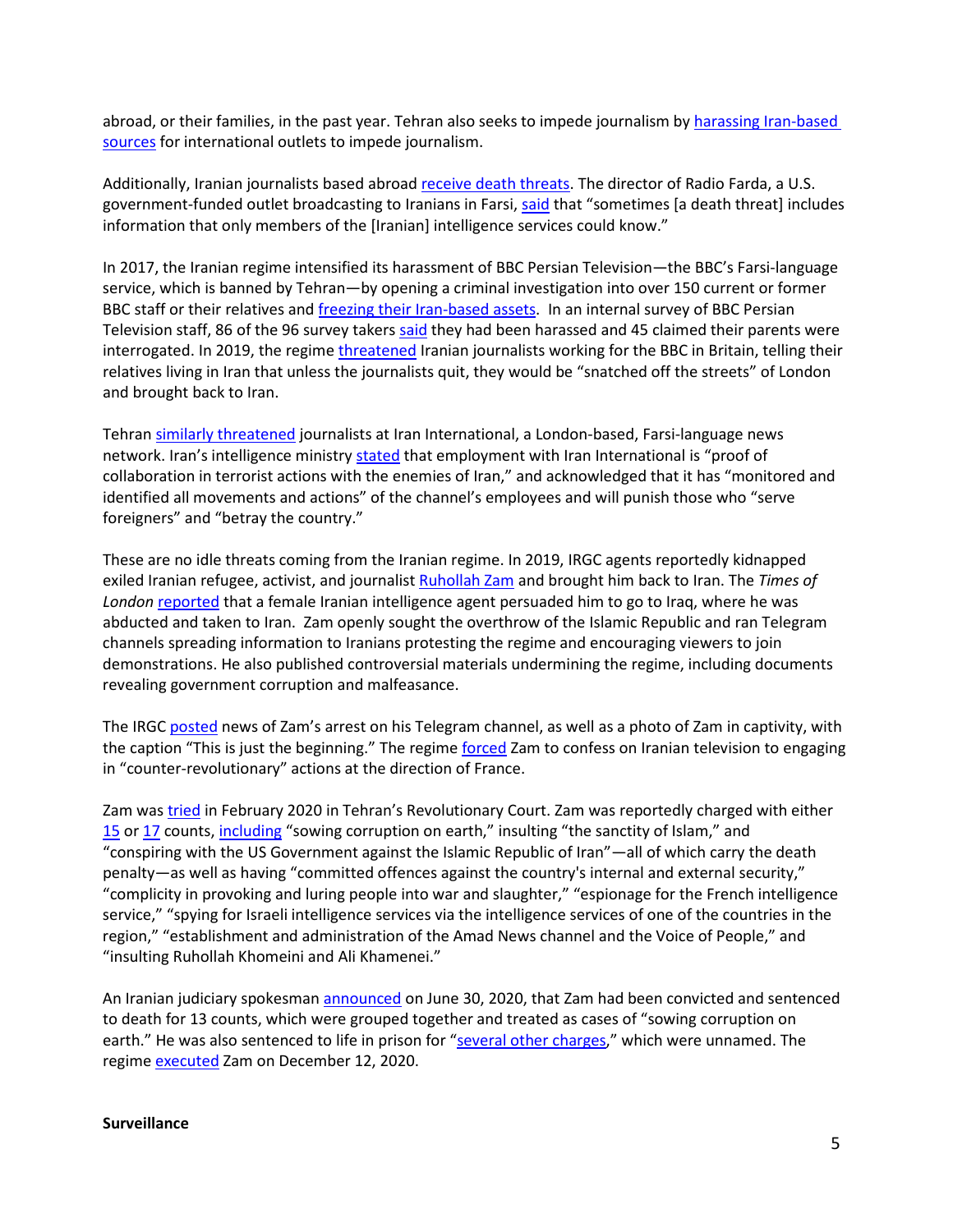The Iranian government surveils domestic and foreign journalists, including via hacking and phishing attacks [reportedly](https://cpj.org/reports/2018/05/on-the-table-rouhani-iran-press-journalists-jailed-censored-internet-policy.php) often carried out by IRGC-affiliated groups. Radio Farda's Hannah Kaviani [said](https://cpj.org/reports/2018/05/on-the-table-rouhani-iran-press-journalists-jailed-censored-internet-policy.php) that reporters based in Iran "are under surveillance 24/7 and so is [their] work."

Nariman Gharib, who works for Manoto, a Farsi-language, London-headquartered satellite news channel based in London, [stated](https://cpj.org/reports/2018/05/on-the-table-rouhani-iran-press-journalists-jailed-censored-internet-policy.php) that he and many of his colleagues, or their family members, have received anonymous threats or phishing attempts. Gharib said hackers focus their attacks against journalists' family members because the journalists will often refrain from disclosing the attacks out of fear of retaliation against their loved ones.

#### <span id="page-5-0"></span>**Direct Censorship**

The Islamic Republic directly censors journalism that crosses red lines and Iranian la[w bans](https://www.state.gov/reports/2021-country-reports-on-human-rights-practices/iran) the spreading of information that the regime thinks is "damaging"—under which category the government has included, according to the State Department, "discussions of women's rights, the situation of minorities, criticism of government corruption, and references to mistreatment of detainees." Iran's Ministry of Culture and Islamic Guidance examines all potential publications before they are released and ban or edits them at will. The state-run Islamic Republic News Agency decided which main issues Iranian media should report on and instructed outlets accordingly.

The regime has [prohibited](https://www.state.gov/reports/2018-country-reports-on-human-rights-practices/iran/) domestic- and foreign-based journalists from covering anti-government protests; [required](https://www.voanews.com/extremism-watch/iran-uses-arrests-censorship-silence-critical-covid-19-coverage) that journalists only use official government data and sources about the spread of the novel coronavirus in Iran and refrain from investigative reporting or seeking information from other sources; and forced news outlets to parrot Tehran's initial attempt to cover up its downing of a Ukrainian jetliner in January of 2020 by [claiming the plane crashed due to mechanical failure.](https://en.radiofarda.com/a/journalists-group-in-iran-condemns-state-media-role-in-plane-crash-coverup-/30376039.html)

Domestic media outlets receive harsh scrutiny from the regime, and Tehran has repeatedly suspended or [shuttered](https://cpj.org/reports/2018/05/on-the-table-rouhani-iran-press-journalists-jailed-censored-internet-policy.php) critical news media. For example, in May of 2019, the government [suspended](https://cpj.org/2019/05/iranian-reformist-magazine-seda-suspended-after-ur.php) the operations of the weekly magazine Seda after the latter called for "high-level engagement" between the U.S. and Iran.

Prior to Iran's 2021 presidential election, the judiciary or intelligence ministry brought in at least 42 members of the press because of their election coverage. The regime put in place a number of restrictions on media coverage, including a ban on making "negative or critical comments about the election" or criticizing candidate Ebrahim Raisi, the eventual winner.

Journalists also cannot operate legally in Iran without getting government accreditation, which is [frequently frozen or rescinded.](https://cpj.org/reports/2019/09/10-most-censored-eritrea-north-korea-turkmenistan-journalist.php) The regime has outright prohibited some foreign agencies from reporting in Iran, has [denied entry](https://cpj.org/reports/2018/05/on-the-table-rouhani-iran-press-journalists-jailed-censored-internet-policy.php) to certain foreign journalists, and expelled others. The regim[e conditioned](https://www.huffpost.com/entry/bbc-persian-iran-coverage-blackout_n_5d2d033be4b04927c1c89a1b) allowing a BBC correspondent to operate in Iran on the BBC's agreement not to share its reporting materials with BBC Persian Television. Iran's Ministry of Culture and Islamic Guidance [obliges](https://www.state.gov/reports/2019-country-reports-on-human-rights-practices/iran/) international journalists seeking Iranian visas to first present details of their planned travel and subjects of their proposed reporting, and to work with local "minders."

Former Washington Post Iran bureau chief and hostage Jason Rezaian [wrote](https://www.washingtonpost.com/opinions/2019/08/07/journalism-iran-nears-extinction/) in August of 2019 that the ministry had ceased issuing permits to foreign members of the press. Beginning in February of 2019, the regime [barred](https://www.nytimes.com/2019/06/10/world/middleeast/iran-times-erdbrink.html) *New York Times* Tehran bureau chief Thomas Erdbrink from reporting in Iran. His wife, photojournalist Newsha Tavakolian, was also prohibited from working. Erdbrink did not tweet for over a [year,](https://twitter.com/ThomasErdbrink/with_replies) and his work [was not published again until April of 2020](https://www.nytimes.com/by/thomas-erdbrink) whe[n tweeting](https://twitter.com/ThomasErdbrink/status/1252962958549925889) that he was "Back in Europe